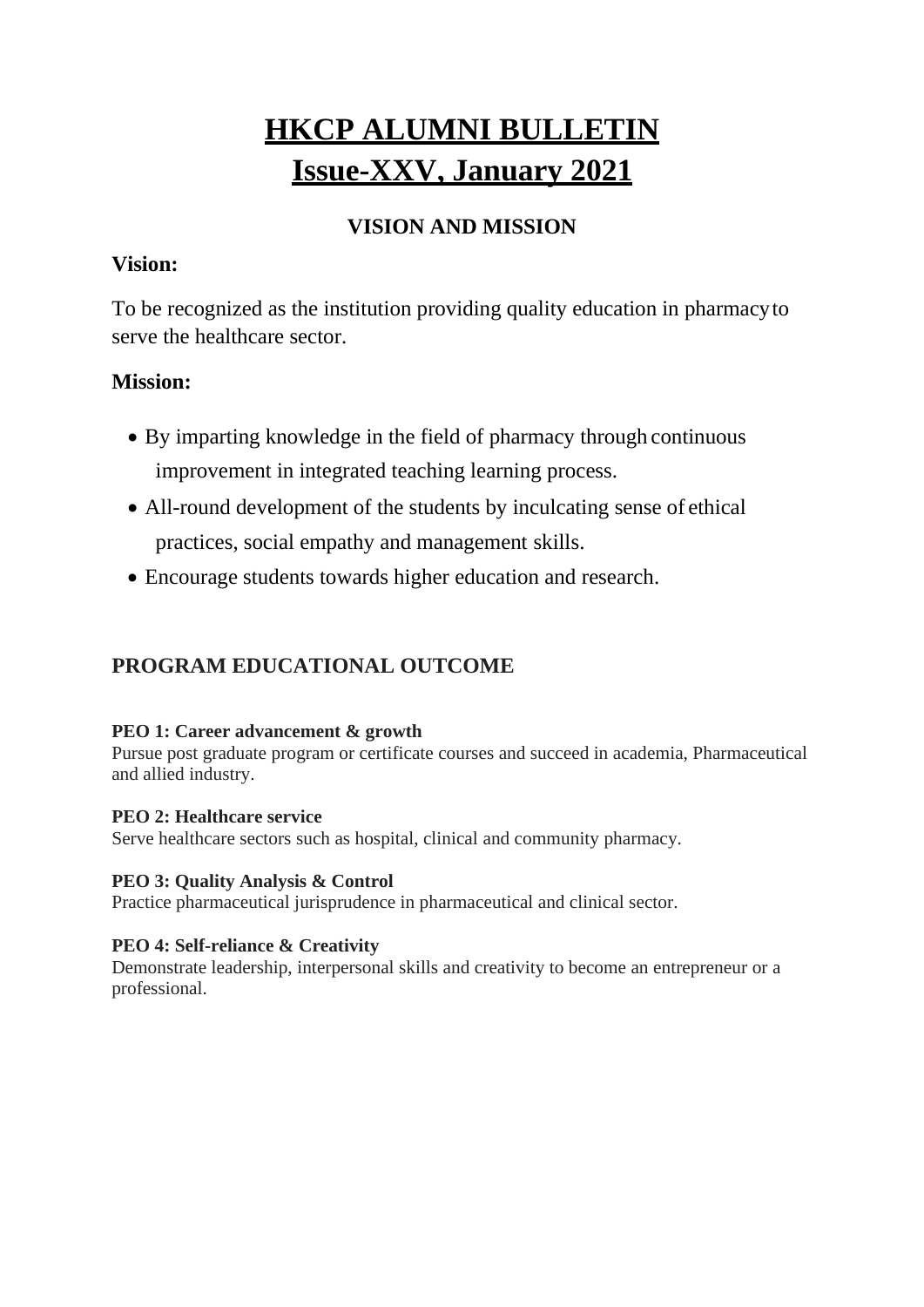# **HKCP ALUMNI BULLETIN Issue-XXVI, January 2021**

From the Editors Desk:

Dear Alumni,

I am pleased to present the 26<sup>th</sup> issue of alumni bulletin. Due to COVID 19 Pandemic, events were planned online. Education is imparted through various digital platforms like Zoom and Google Meet and have found new ways to comply with social distancing and hosting events. Keeping this initiative, college organized ONLINE Career counselling sessions for final year B.Pharm, Knowledge Session on "Generic Medicines", Orientation Program, Scientific day-Tech crunch, Environment day, PHO webinar, Cultural day events, WDC webinar, Sports week, Women's day, Freshers day, Psycho-Social skills workshop, Health Housie competition. As ever, we always work towards giving you more and more news about college, do send us your views and suggestions.

You can also visit college website [www.hkcp.edu.in](http://www.hkcp.edu.in/) for updates.

With Best Wishes, Alumni Committee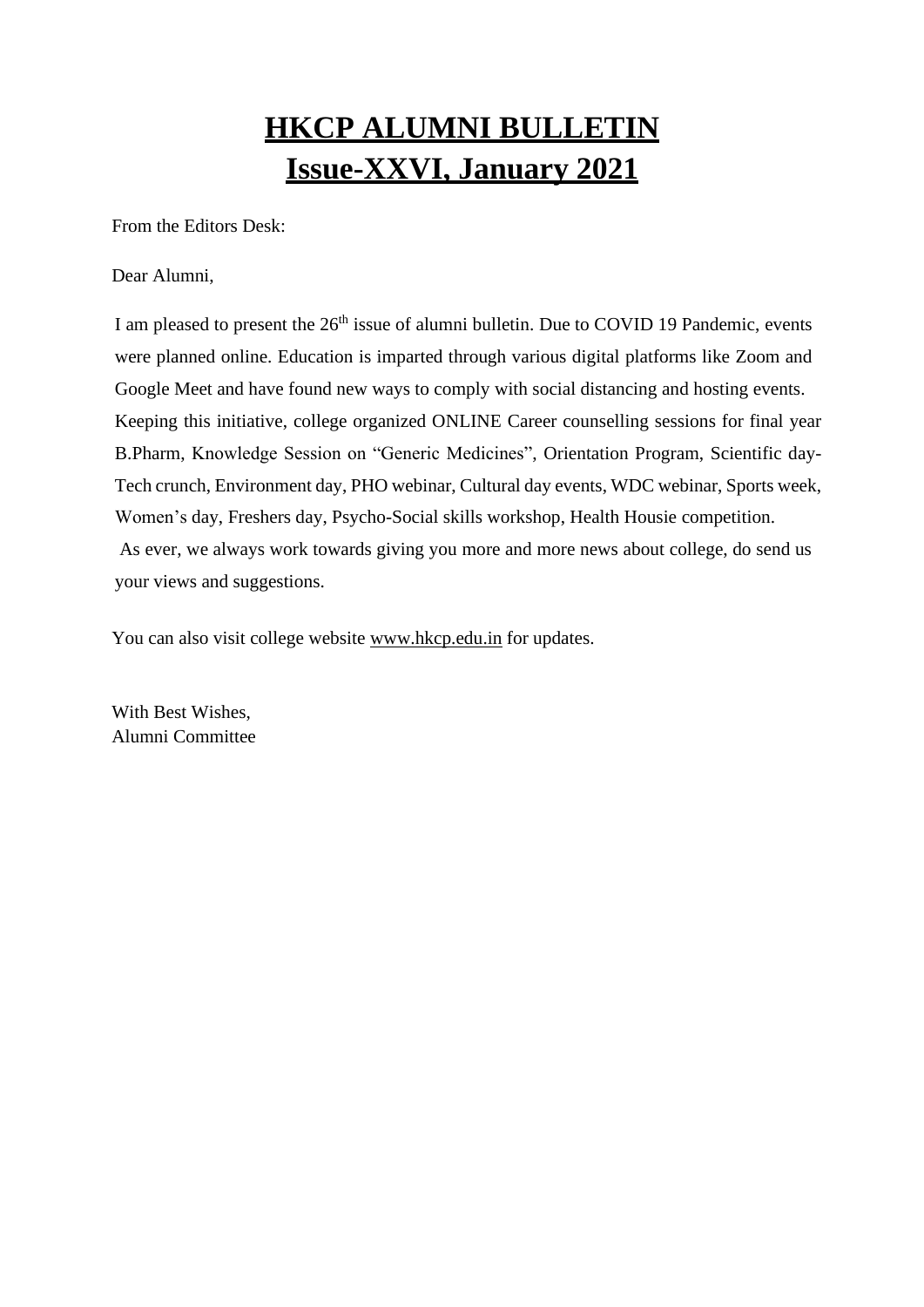## **CAREER GUIDANCE SESSIONS HELD ON VIRTUAL PLATFORM** HK Placement cell had organized ONLINE career guidance sessions for final year students of academic year 2020-2021 on various upcoming sectors.

**Mr. Shailesh Kataria, Business Development Manager - Scandinavia, South and West Europe, Concept Medical, Mumbai**, **India (HKCP Alumni:Batch 2006-10)** conducted session on BD, Sales, Marketing- International Market- as a career option 2.2.21. He explained

Business development as the ideas, initiatives, and activities that help make a business better. He told about Business development activities extend across different departments,including sales, marketing, project management, product management, and vendor management.



#### **Prof. Ulhas Karkhanis, Associate dean (Pharma and Health care management),IES,**

**Bandra** conducted session on Career opportunities in health care industry and workplace Readiness. On 11.2.21.In his session he explained the technical and core pharma marketing aspects of the industry.He highlighted on Pharma MBA as a promising career in Pharma industry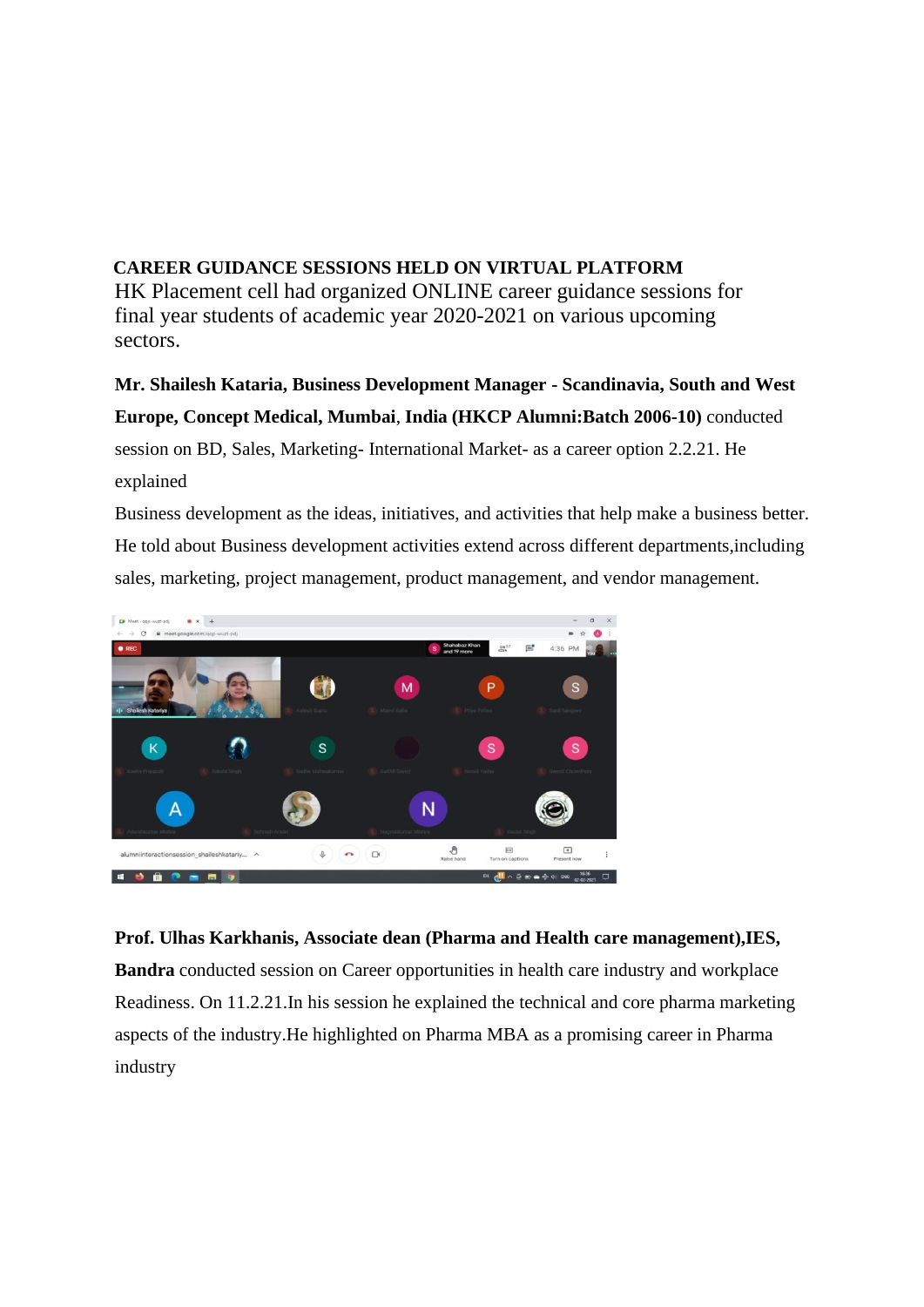

#### **Dr.Monali Marathe, Quality Manager(VSG Life Sciences c/o Magnum Heart**

**Institute,Nashik)** conducted session on "Introduction to Clinical Research and opportunities in Clinical research" on 25.2.21. She explained about the importance of preclinical, Clinical trials,and post marketing clinical trials. Clinical research as a promising career in Pharma industry.

#### **Knowledge Session on "Generic Medicines" Mr. Santosh Shedge, Founder, Director, Generic Plus Pharmacy Private Ltd, Poona**

conducted a session on "Employment and business opportunities in generic medicines" on 9.3.21.Mr. Shedge explained the students about the role of government in raising the importance of generic medicines in India and issuing healthcare items at affordable cost. He discussed about the job opportunities with generic drugs companies and availability of jobs in areas like retail and starting up a pharmacy.

### **Orientation Program**

Orientation program was organized for 1st year B. Pharmacy students on 13th February 2021 in which the first-year students were introduced to the college facilities, departments, teaching staff, syllabus, and career opportunities after pharmacy.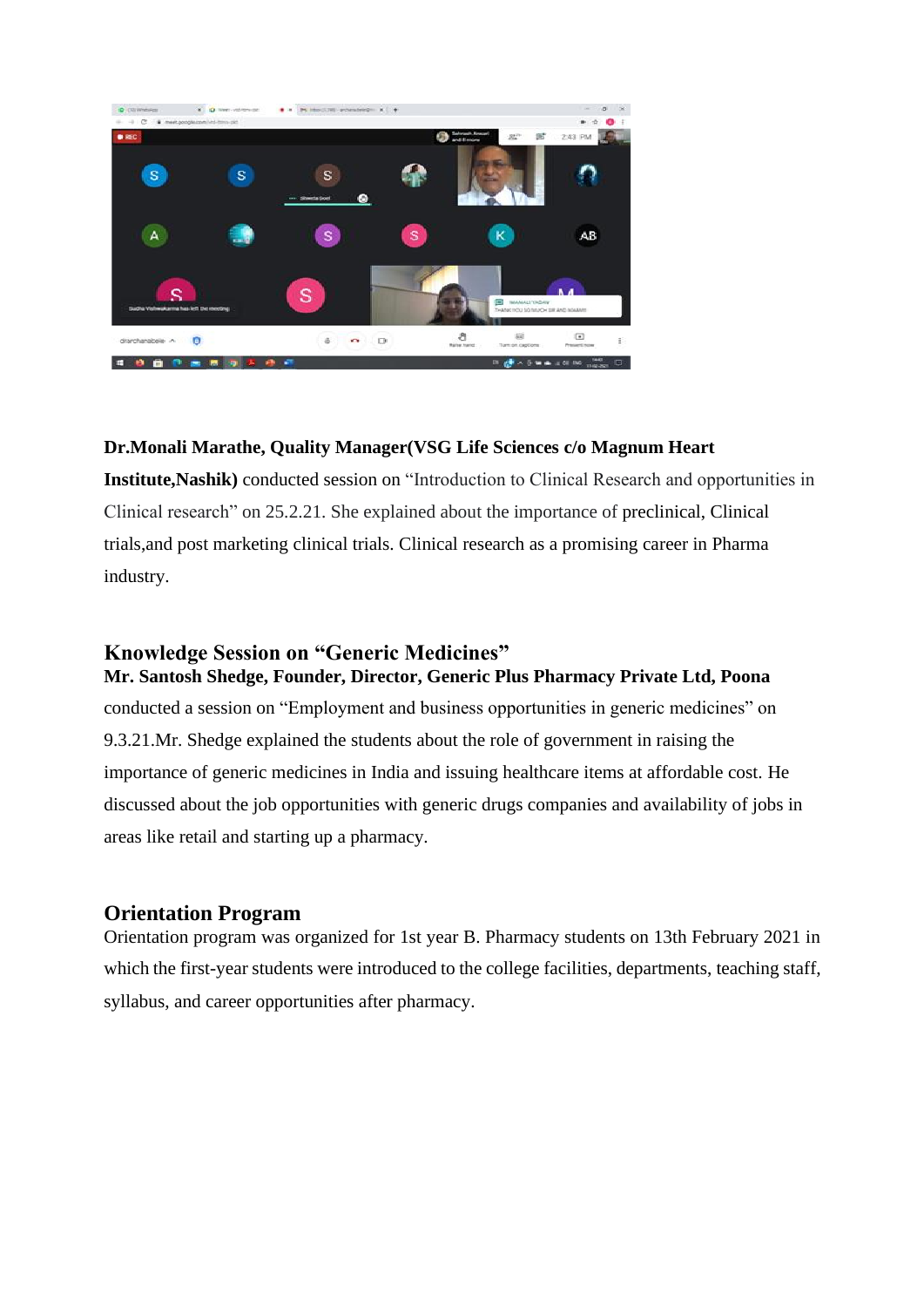

## **Scientific Day-TechCrunch**

H K College of Pharmacy organized Scientific Day-TechCrunch on 12<sup>th</sup> & 13<sup>th</sup> March 2021. Competitions like Pharma Quiz, Pharma Meme, Pharma Branding events were organized and it was evaluated online by faculty members. Dr. Priyanka Goswami & Ms. Rachel Britto coordinated the event.



## **Environment Day**

H K College of Pharmacy celebrated "World Environment Day" on 5<sup>th</sup> June 2020. EVS faculty In-charge Dr. Priyanka Goswami allotted different case study report & oral presentation topics to First Year BPharm students. Various topics include cyclone, earthquake, ecology, famine, flood, flu pandemic, pollution, lake disaster and tsunami. The best-case study reports & oral presentation groups were asked to present on Environment Day. The celebration was started with opening speech by Principal, Dr. M.N. Saraf discussing about importance of planting tress and contributing to Environment. 60% students rated the activity as excellent. Additionally, faculty followed green color code.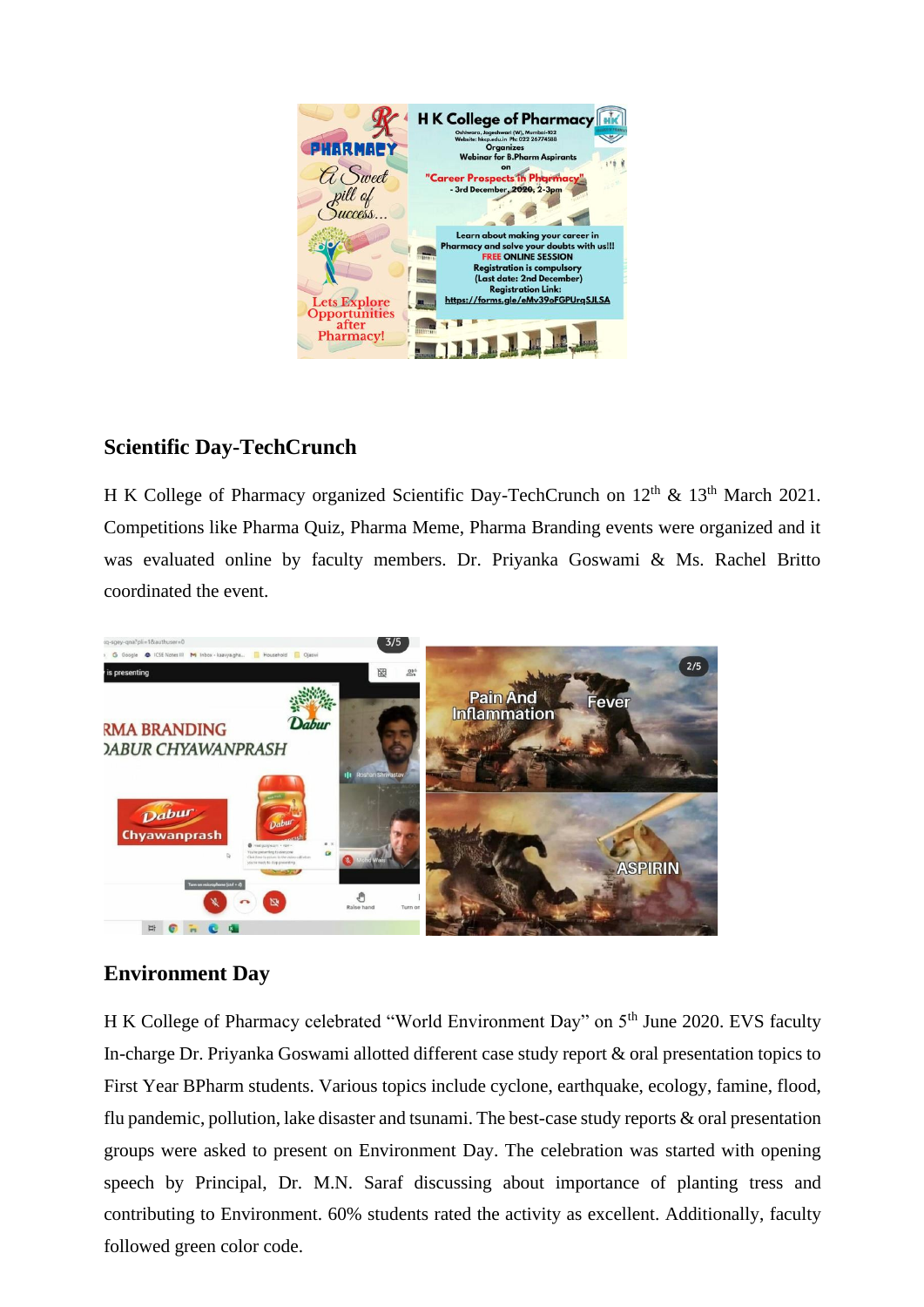

## **PHO-Nutrition Webinar held on 15.03.21**

India has shown limited progress towards achieving the diet-related non-communicable disease (NCD) targets. To learn well, our children and youth need to eat well. Nutrition plays a key role in the healthy development of our children and youth. Nutritious foods provide our body and mind with the energy needed to grow, feel well, be active, stay healthy and learn. Keeping this in mind PHO Committee organised a webinar on Nutrition by Dr.Nida Shaikh, Sports and Exercise Nutritionist at All India Football Federation.



## **Cultural day**

Online Cultural day was organized on  $10<sup>th</sup>$  February 2021 for students to showcase their talents in different events like mehndi, nail art, mask decoration, meme making, Golmaal event, story painting.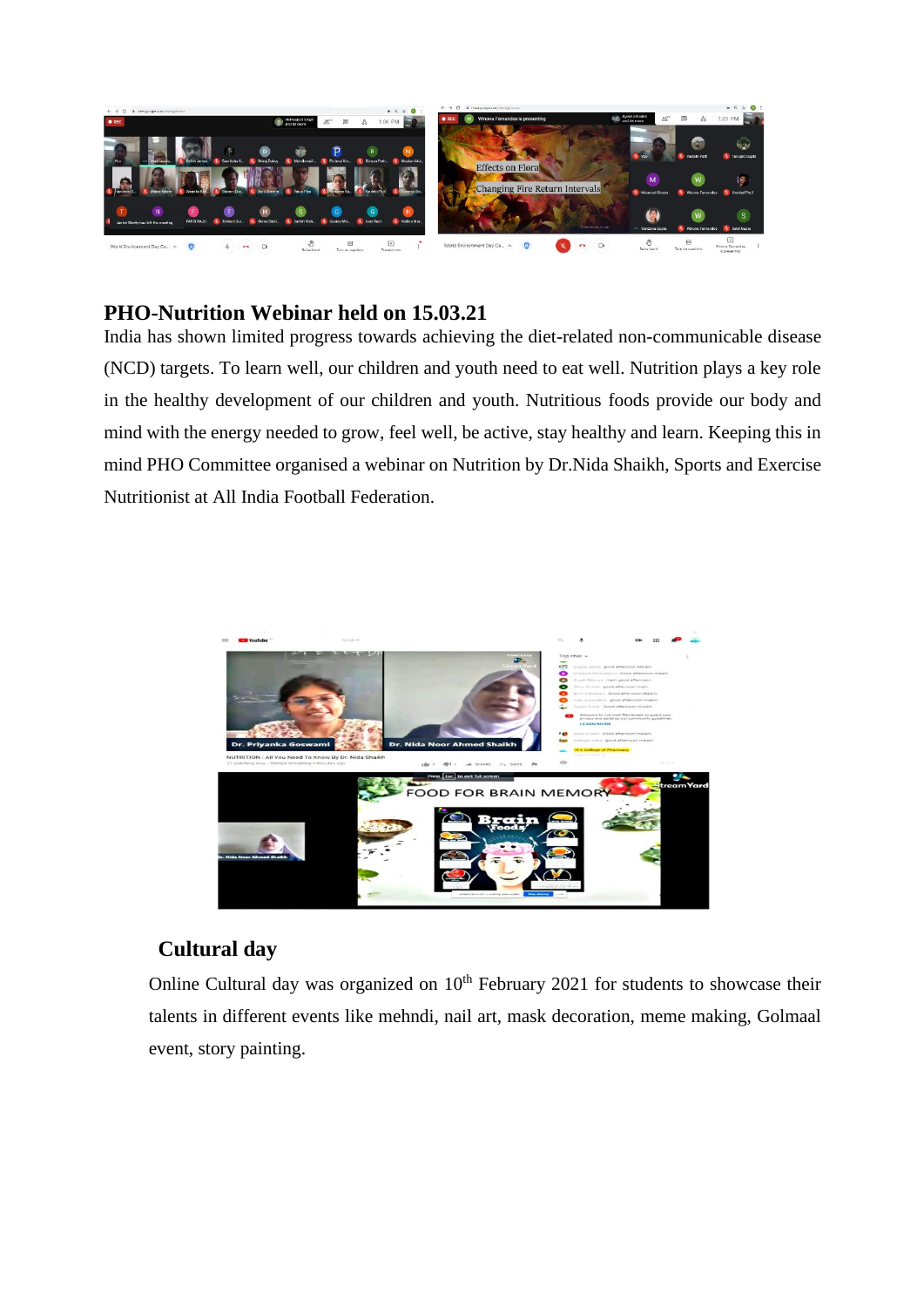



When Online MCQ test Exists in Lockdown. On Google Form.



#### **WDC Cell-Webinar**

Dr. Sheela Yadav organized WDC webinar on 27<sup>th</sup> February 20201 on Holistic approach towards adolescences hair and skin issues" by Dr. Sheetal Tiwari (Mississauga Ontario, Canada). Speaker explained about POCS, stress level, Ideal skin & hair care, Sleep, Holistic approach and homeopathy. Webinar was attended by girls students & female staff of HKCP.

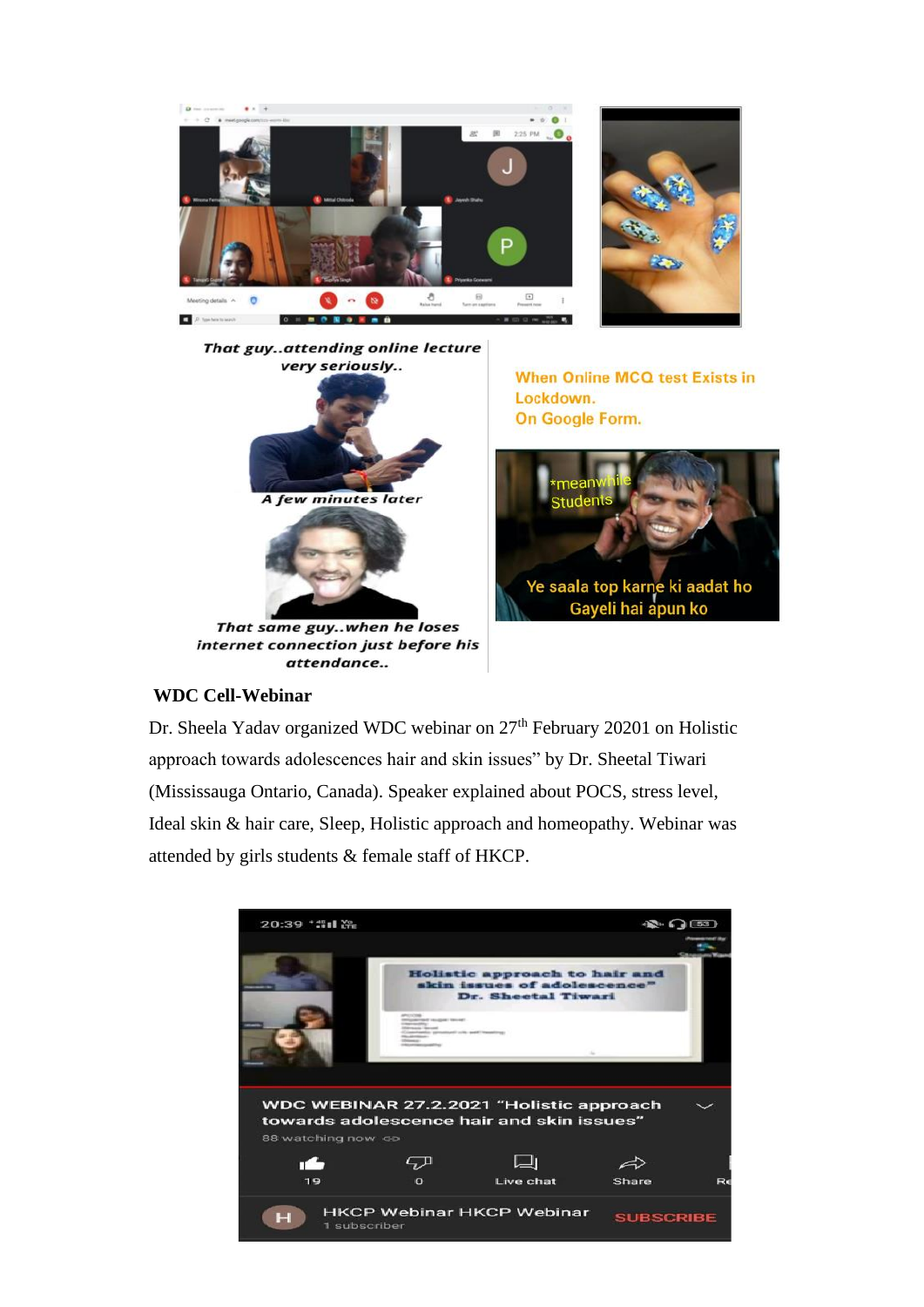## **Sports Week**

Online One-Week for Sports activities were conducted for all students from  $1<sup>st</sup>$  t0 6<sup>th</sup> March. They were made to play and compete on many online games such as Chess, Pool, Carrom, Football, Call of Duty. Students enjoyed the online sessions of games.



## **Women's Day**

HKCP female staff members celebrated Women's day on 8<sup>th</sup> March 2021. The color code PINK was followed. Dr. Priyanka Goswami organized Women's day quiz having 4 rounds. The rounds were based on Indian women personality, International woman personality, Pharma Women personality. Winner team was given chocolates. Everyone enjoyed the fullest. The event was ended by group photo.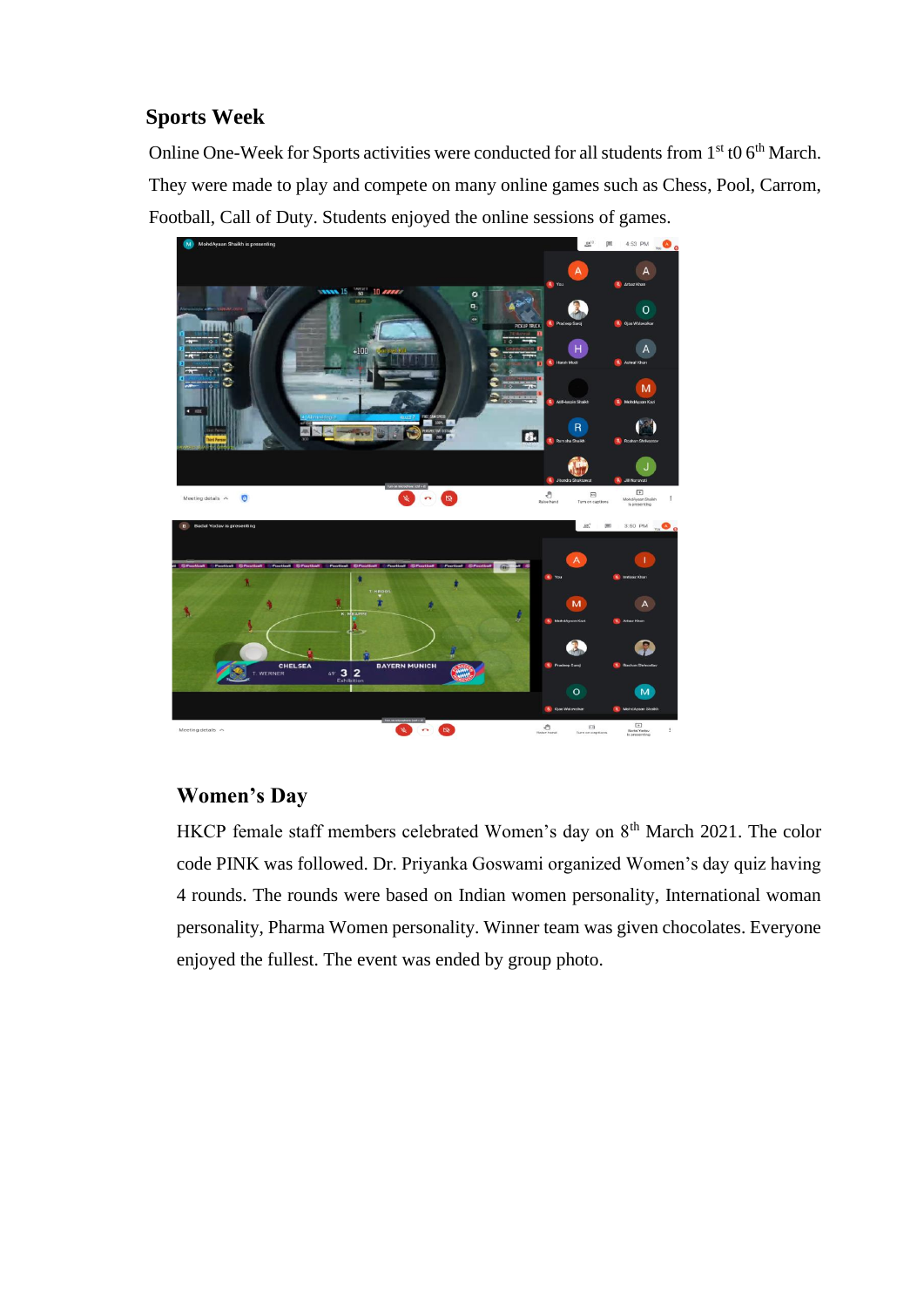

# **Fresher's Day**

To welcome the 1<sup>st</sup> year students to the HKCP Family, Fresher's Day was celebrated online on 10<sup>th</sup> March 2021.



# **Psycho-Social skills workshop**

H K College of Pharmacy organized workshop entitled "Guidance on Psycho-social skills to helpers during pandemic concerned faculties & students" on 12th June 2020. This activity was undertaken by Mahatma Gandhi National Council of Rural Education Department of Higher Education, Ministry of Education, Govt. of India. Mrs. Jayshree Jani, Principal, Vishvaniketan Shanti Asiatic School, Ahmedabad was the speaker for the workshop. She motivated students to become helper in covid19 pandemic situation. She emphasized on concept of EMPATHY and SYMPATHY. She discussed about four different teams working for this concept by helping in Hospital management, Non-Hospital management, Emotional support & communication with Covid patients. 65% students rated this workshop to be encouraging to provide social service and being helping hand in need of an hour. Event was coordinated by Dr. Priyanka Goswami.